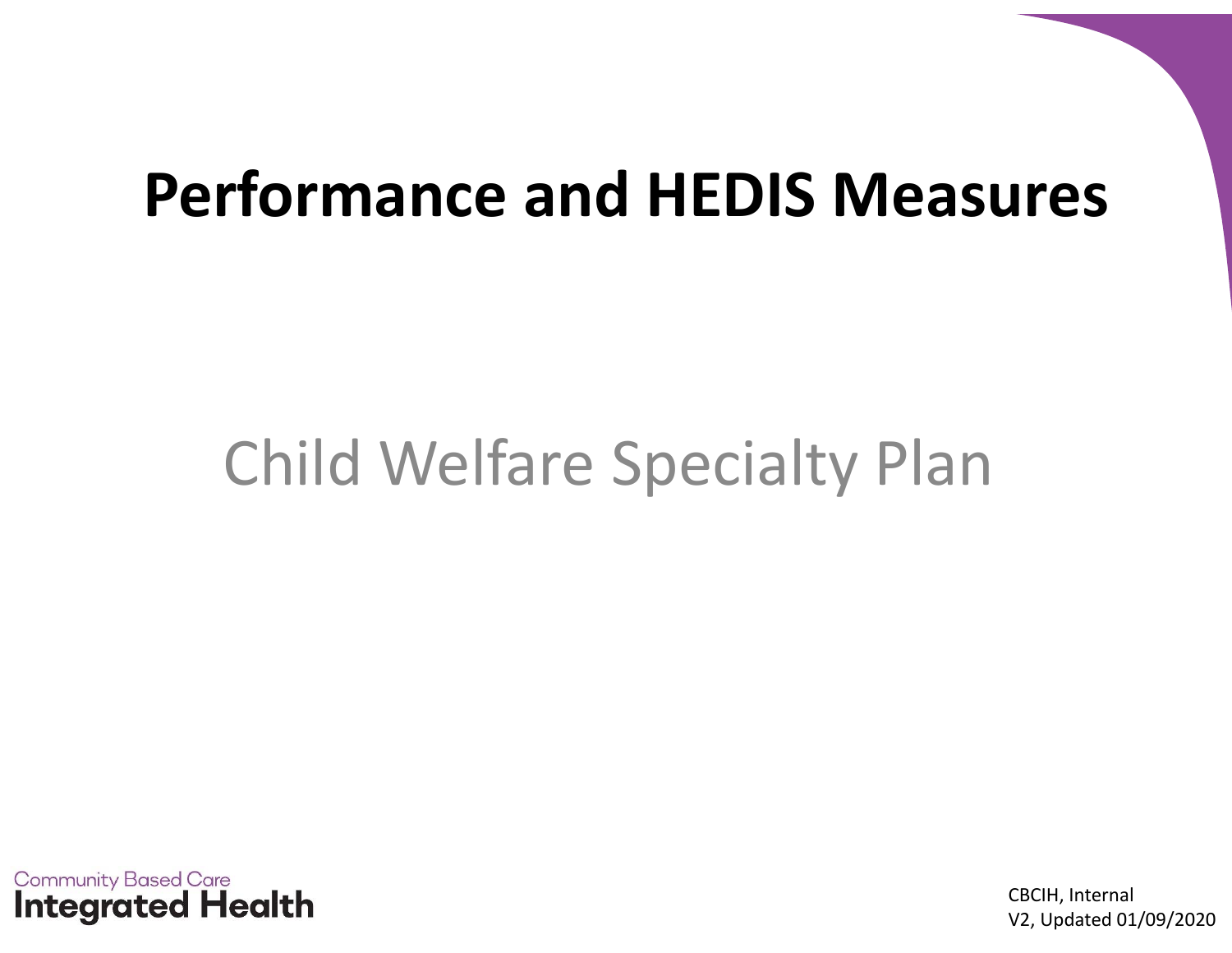### **HEDIS Measures**

- The Healthcare Effectiveness Data and Information Set (HEDIS) is a tool used by more than 90 %of health plans to measure performance on important dimensions of care and service.
- The National Committee for Quality Assurance (NCQA) developed HEDIS in order to measure healthcare outcomes consistently among different plans.

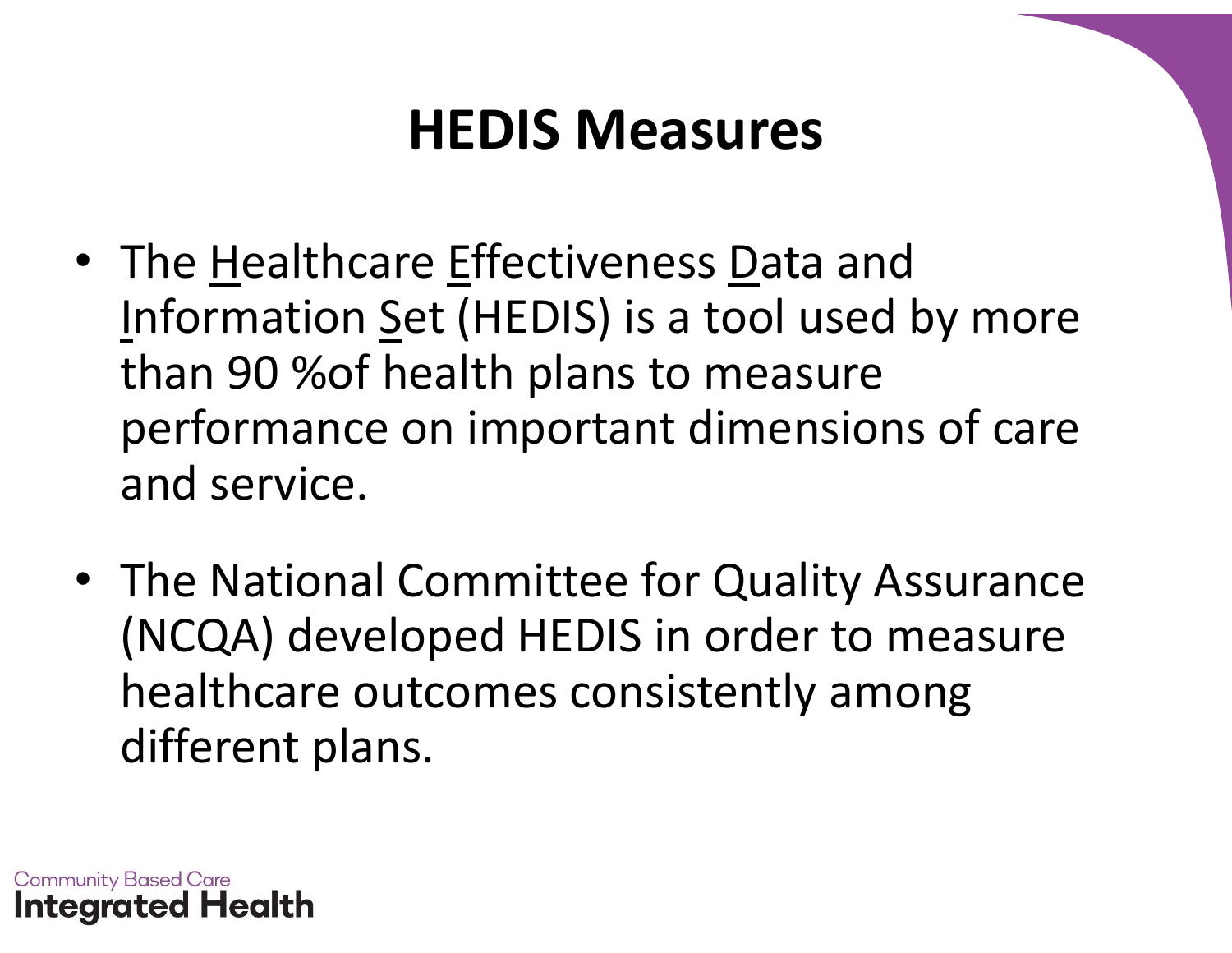# **HEDIS Measures (cont.)**

- Staff who provide behavioral health and medical care coordination services for enrolled members are responsible for ensuring that children receive the services they need to achieve positive outcomes.
- Care Coordinators are responsible for reviewing care gaps and following up with case workers, parents and caregivers to ensure members are getting their required medical, dental and behavioral health services.

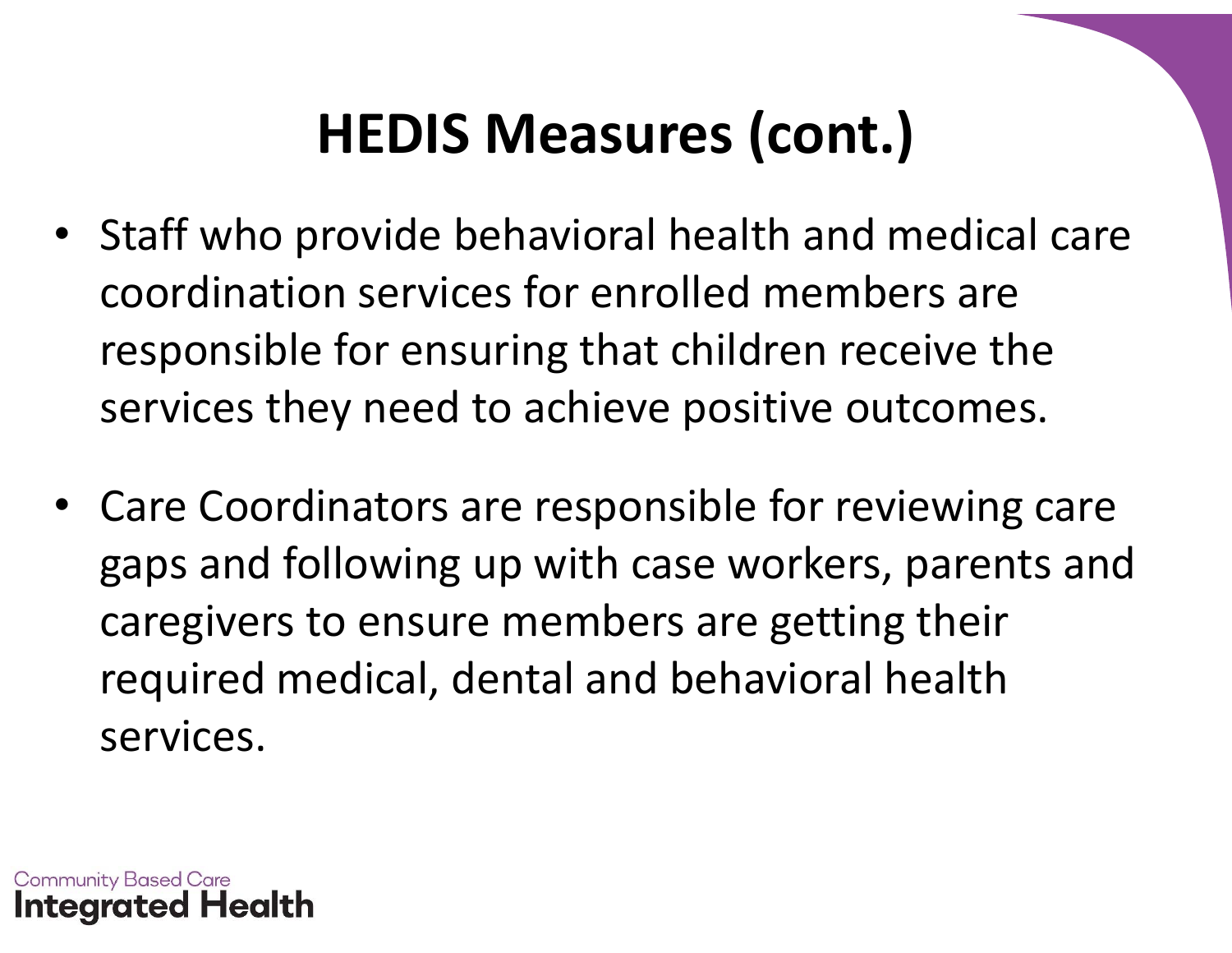### **HEDIS, AHCA and Core Set Measures**

| <b>HEDIS, AHCA and Core Set Measures*</b>                                                       |                                                                                                         |
|-------------------------------------------------------------------------------------------------|---------------------------------------------------------------------------------------------------------|
| Well-Child Visits (WCV, W30, AWC, W15, W34)                                                     | <b>Childhood Immunizations (CIS)</b>                                                                    |
| <b>Immunizations for Adolescents (IMA)</b>                                                      | Screenings: Lead (LSC), Chlamydia (CHL), Depression<br>(CDF-CH), Developmental (DEV-CH)                 |
| Follow up for Children Prescribed ADHD Medication<br>(ADD)                                      | <b>Medication Management for People with Asthma</b><br>(MMA)                                            |
| <b>Contraceptive Care (CCW-CH)</b>                                                              | <b>Prenatal/Postpartum Care (PPC)</b>                                                                   |
| Follow-Up Hospitalization/ED, MH-7 Day (FUH)                                                    | Follow-Up After ED Visit for Mental Illness - 7-Day (FUM)                                               |
| Follow-Up After ED Visit for Alcohol and Other Drug<br><b>Abuse or Dependence - 7-Day (FUA)</b> | Initiation and Engagement of Alcohol and Other Drug<br>Abuse or Dependence Treatment – Initiation (IET) |

\*List of Key Measures does not include all contracted measures or descriptions. Please refer to the Sunshine Health‐ CBCIH Vendor Agreement, for the full list of measures and the Sunshine Health, Quick Reference Guide‐2020, for all HEDIS measure descriptions.

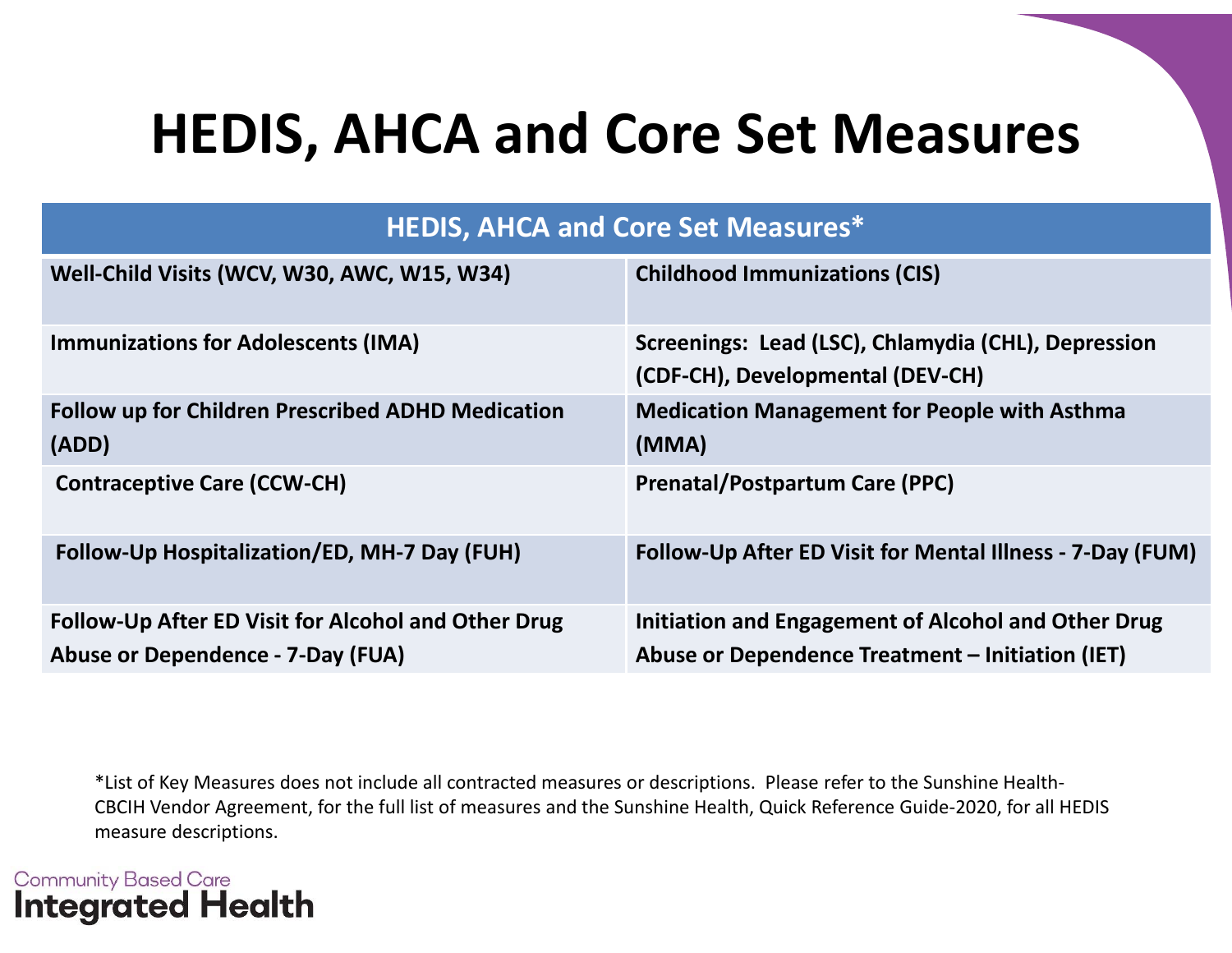### **Wellness Measure Overview**

### **Well‐Child Visits**

- Comprehensive well care visits need to include:
- ❖ Health history
- **❖** Physical developmental history
- **❖** Mental developmental history
- Physical Exam
- Health Education/Anticipatory Guidance

### **CIS – Childhood Immunizations**

– Percentage of children 2 years old who had four diphtheria, tetanus and acellular pertussis (DTaP; three polio (IPV); one measles, mumps, rubella (MMR); three haemophilus influenza type B (HiB); three hepatitis B (Hep B), one chicken pox (VZV); four pneumococcal conjugate (PCV); one hepatitis A (Hep A); two or three rotavirus (RV); and two influenza (flu) vaccines by their second birthday.

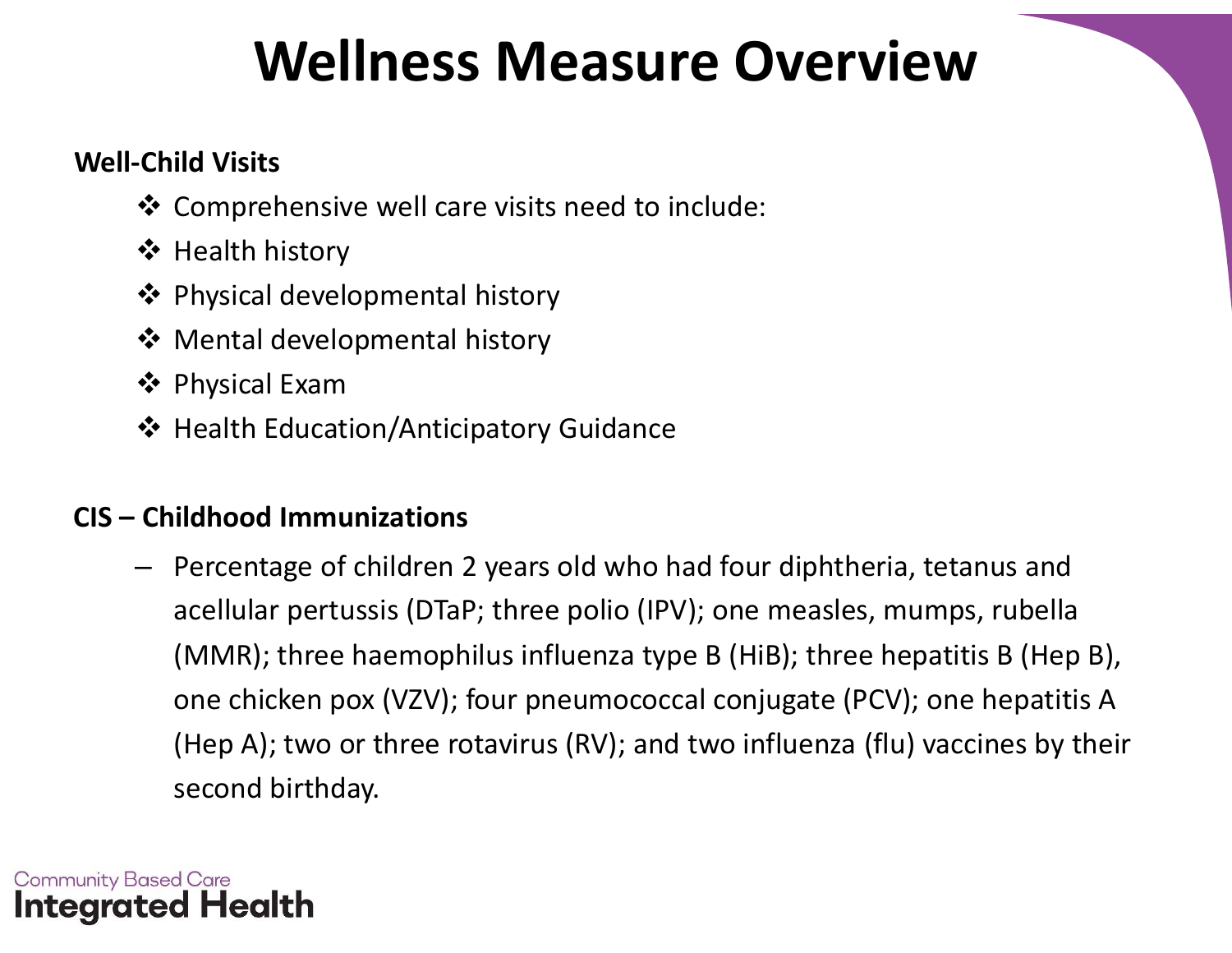### **Wellness Measure Overview**

#### **IMA – Immunizations for adolescents**

– Percentage of Adolescents 13 yrs. of age who had one dose of Meningococcal vaccine and one tetanus, diphtheria toxoids and Tdap or one tetanus, diphtheria toxoids vaccine (Td) by their 13th birthday.

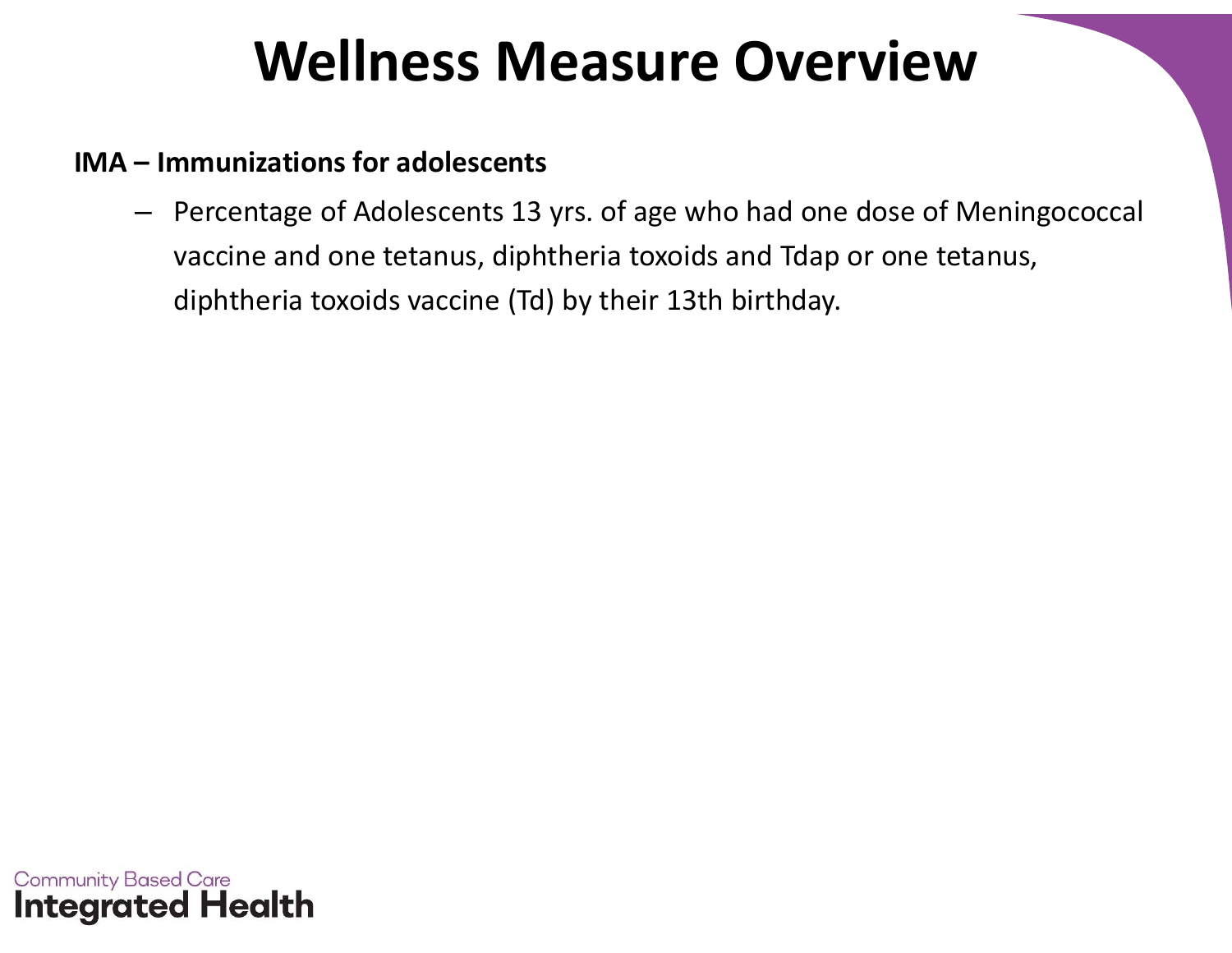# **Screening Measure Overview**

#### **LSC – Lead screening in children**

– Percentage of children 2yrs of age who had one or more capillary or venous lead blood test for lead poisoning by their 2nd birthday.

#### **CHL – Chlamydia screening for women**

– Percentage of women 16 – 24 yrs who were identified as sexually active and who had at least one test for chlamydia during measurement year.

#### **CDF‐CH – Screening for Depression and Follow‐Up Plan**

– Annual screening, ages 12‐17, for depression, including plan for follow‐up.

#### **DEV‐CH – Developmental Screening**

– Developmental screening within the first three years of life.

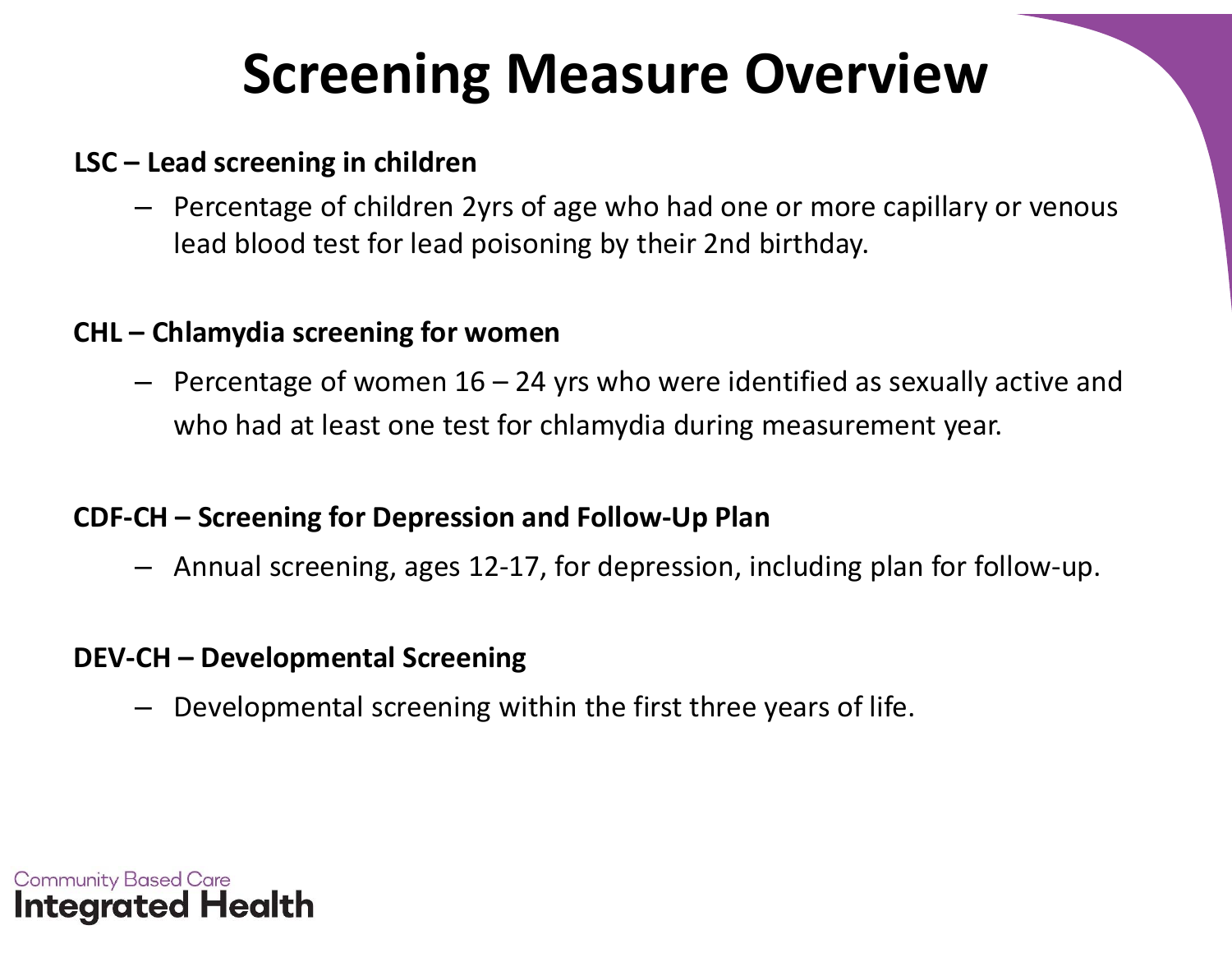### Medical and Behavioral Health Measures

#### **ADD – Follow up for children prescribed ADHD medication**

– Covered Persons age 6‐12 years who were dispensed ADHD medication, and had an initial follow up visit within 30 days and a subsequent follow up visit within 270 days (9 months) .

#### **MMA – Medication Management for People with Asthma**

– Percentage of members 5‐64 yrs during measurement year who were identified as having persistent asthma and who were appropriate prescribed medications during the measurement year.

#### **CCW‐CH – Contraceptive Care**

– Percentage of women aged 15‐20 years at risk of unintended pregnancy that is provided a most effective (i.e., sterilization, contraceptive implants, intrauterine devices or systems (IUD/IUS)) or moderately effective (i.e., injectables, oral pills, patch, ring, or diaphragm) method of contraception.

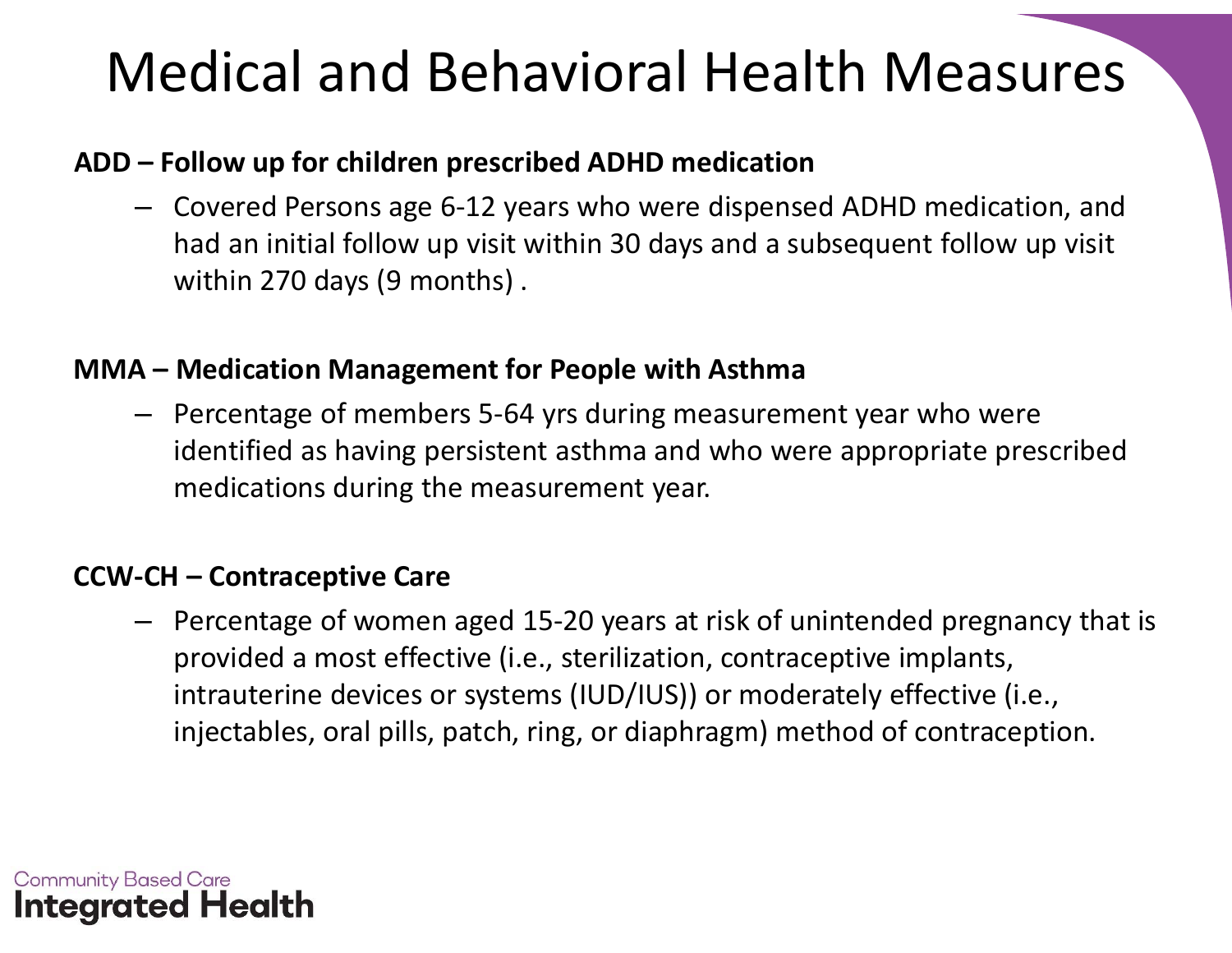### Medical and Behavioral Health Measures

#### **PPC – Prenatal and post‐partum care**

- Prenatal: Percentage of deliveries of live births between November 6th of year prior to the measurement year and Nov 5th of measurement year.
- $-$  Postpartum: Percentage of deliveries that had a postpartum visit on or between 7‐84 days after delivery.

#### **FUH – Follow‐up after hospitalization for mental illness**

– Percent of acute care facility discharges for enrollees who were hospitalized for a mental health diagnosis and were discharged to the community and were seen on an outpatient basis by a mental health practitioner within 7 days (each discharge is counted in the denominator i.e. multiple encounters possible per enrollee).

#### **FUM– Follow‐Up After ED Visit for Mental Illness ‐ 7‐Day**

– The percentage of ED visits for which the member, (age 6 years or older with a principal diagnosis of mental illness or intentional self‐harm) received follow‐ up visit for mental illness within 7 days of the ED visit (8 total days).

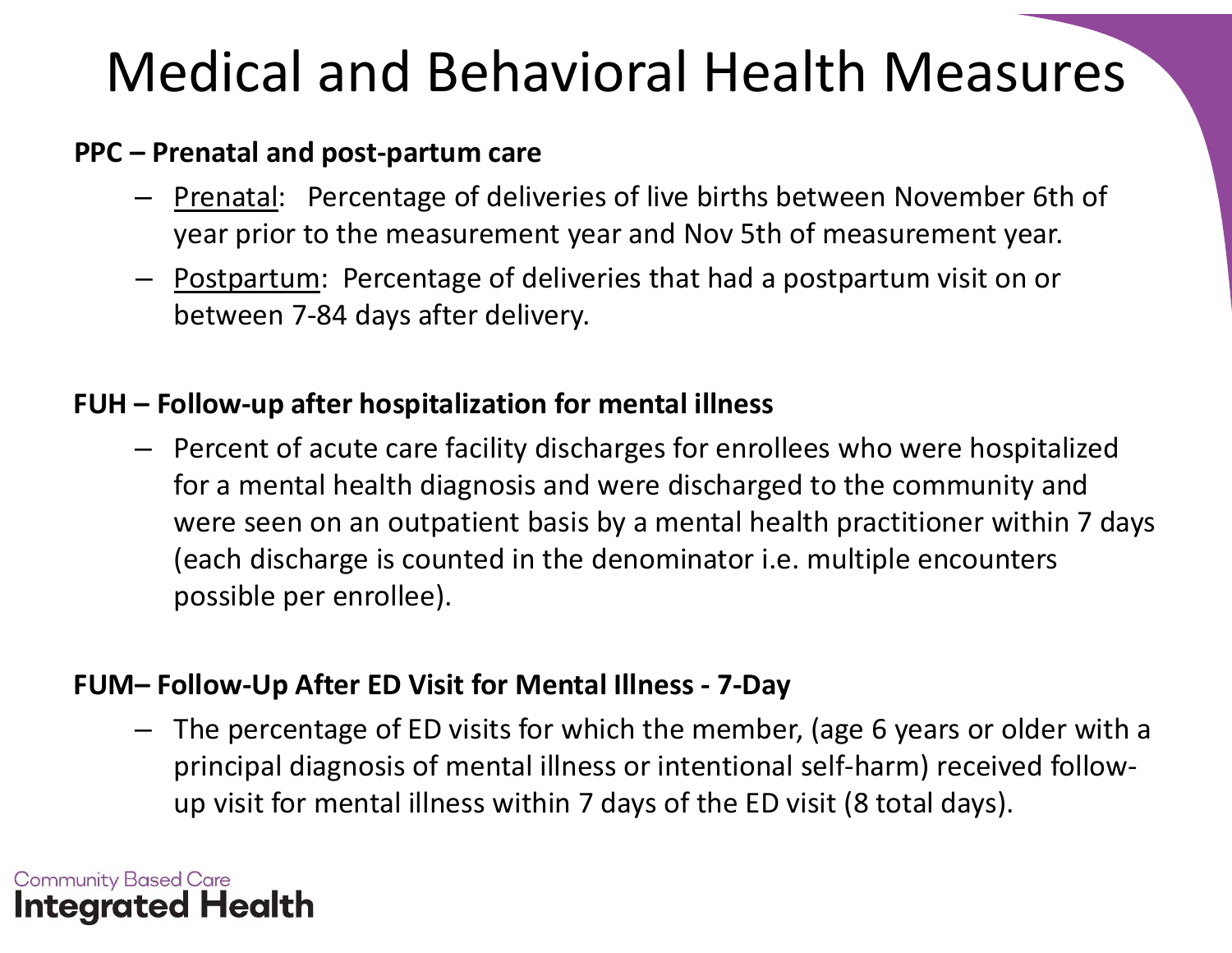# Medical and Behavioral Health Measures

### **FUA – Follow‐Up After ED Visit for Alcohol and Other Drug Abuse or Dependence ‐ 7‐ Day**

– The percentage of women aged 15‐20 years at risk of unintended pregnancy that is provided a most effective (i.e., sterilization, contraceptive implants, intrauterine devices or systems (IUD/IUS)) or moderately effective (i.e., injectables, oral pills, patch, ring, or diaphragm) method of contraception.

### **IET– Initiation and Engagement of Alcohol and Other Drug Abuse or Dependence Treatment – Initiation**

– The percentage of adolescent and adult members with a new episode of AOD abuse or dependence who initiate treatment through an inpatient AOD admission, outpatient visit, intensive outpatient encounter, partial hospitalization, telehealth or medication assisted treatment (MAT) within 14 days of the diagnosis.